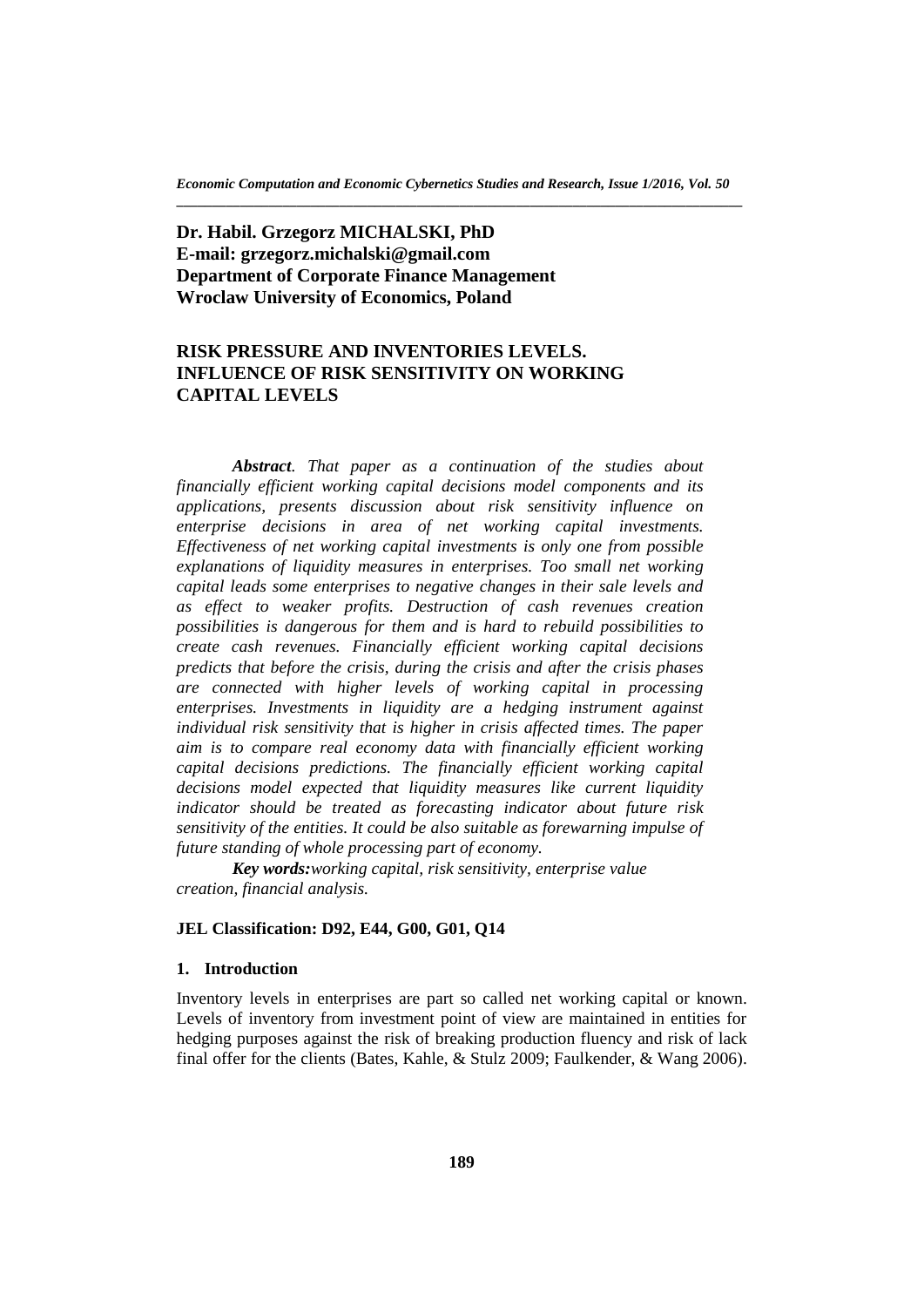More: net working capital investments, like cash and near cash assets, have also option value. We think about option of American type connected with holding more liquid current assets and value of option of European type from holding less liquid current assets components like inventories and accounts receivables (Mura et al. 2014, Michalski 2014; Soltes, Rusnakova 2013, Michalski 2013). There is believed that, both cash and inventory levels should be as small as possible (Ferreira, Vilela 2004, Kim et al. 1998, Miller, Orr 1966). But small as possible levels are not accurate in higher risk sensitivity context. If financial management decision should be done in context of future cash flows generated by the enterprise in the risk and uncertainty context, then truth is that the risk is higher, the working capital levels have higher utility (Raisova et al. 2014, Belas et al. 2012, Qineti et al. 2011, Uzik, Soltes 2009). There exists very few enterprises not suffering from that risk, and they do not suffer in the same way always (Opler et al. 1999). Enterprises sensitivity on risk is different, and it depend on factors connected with its business environment (Tkacova, Sinicakova 2015), including before the crisis, during the crisis and after the crisis context (Kulhanek 2012, Ozkan, Ozkan 2004; Hudson, Orviska 2013, Kulhanek, Uherek 2003). That paper is about financially efficient working capital decisions model predictions, and empirical data explanation of phenomenon of sensitivity on risk (Dittmar, Mahrt-Smith 2007). I also try to suggest that inventory to total assets indicator serves as forecasting information and forewarning signal about whole manufacturing part of economy as enterprise environment (Horvatova 2008, Kalcheva, Lins 2007, Gavurova 2012).

\_\_\_\_\_\_\_\_\_\_\_\_\_\_\_\_\_\_\_\_\_\_\_\_\_\_\_\_\_\_\_\_\_\_\_\_\_\_\_\_\_\_\_\_\_\_\_\_\_\_\_\_\_\_\_\_\_\_\_\_\_\_\_\_

Inventory levels are a result of use active policy in attract the offer to clients by on time and full answer on the purchasers needs (Michalski 2014, Michalski 2009). Scale of investment in inventory levels and capital involved in inventory levels is a result of enterprise position in economic environment (Pinkowitz et al. 2006, Gazda 2002, Gavurova 2011). In effect there are entities that do not hold large levels of inventory. That strong in position enterprises have small financial vulnerability and lower sensitivity on risk and do not afraid of situation in which risk of too small level of inventory occur (Gavurova, Hyranek 2013). It is because the cost of holding too small inventory levels for them is very small or even they have no such opportunity cost or is not linked with negative option value (Soltes 2010, Glova, Sabol 2011). But also, there are enterprises with large financial vulnerability and sensitivity on risk connected to small levels of inventory (Michalski 2016). That entities need to keep larger inventory levels to hedge against costly risk of too small inventory levels (Soltes, Gavurova 2013). Too small inventory lead that kind of enterprises to negative changes in their sale levels. Destruction of cash revenues creation possibilities is dangerous for them and is hard to rebuild possibilities to create future cash revenues. Free cash flows are generated in context of uncertainty and risk and depend also on inventory management policy of the enterprise (Michalski 2014). That risk and uncertainty are mirrored in cost of capital rate that could be used to evaluate current economic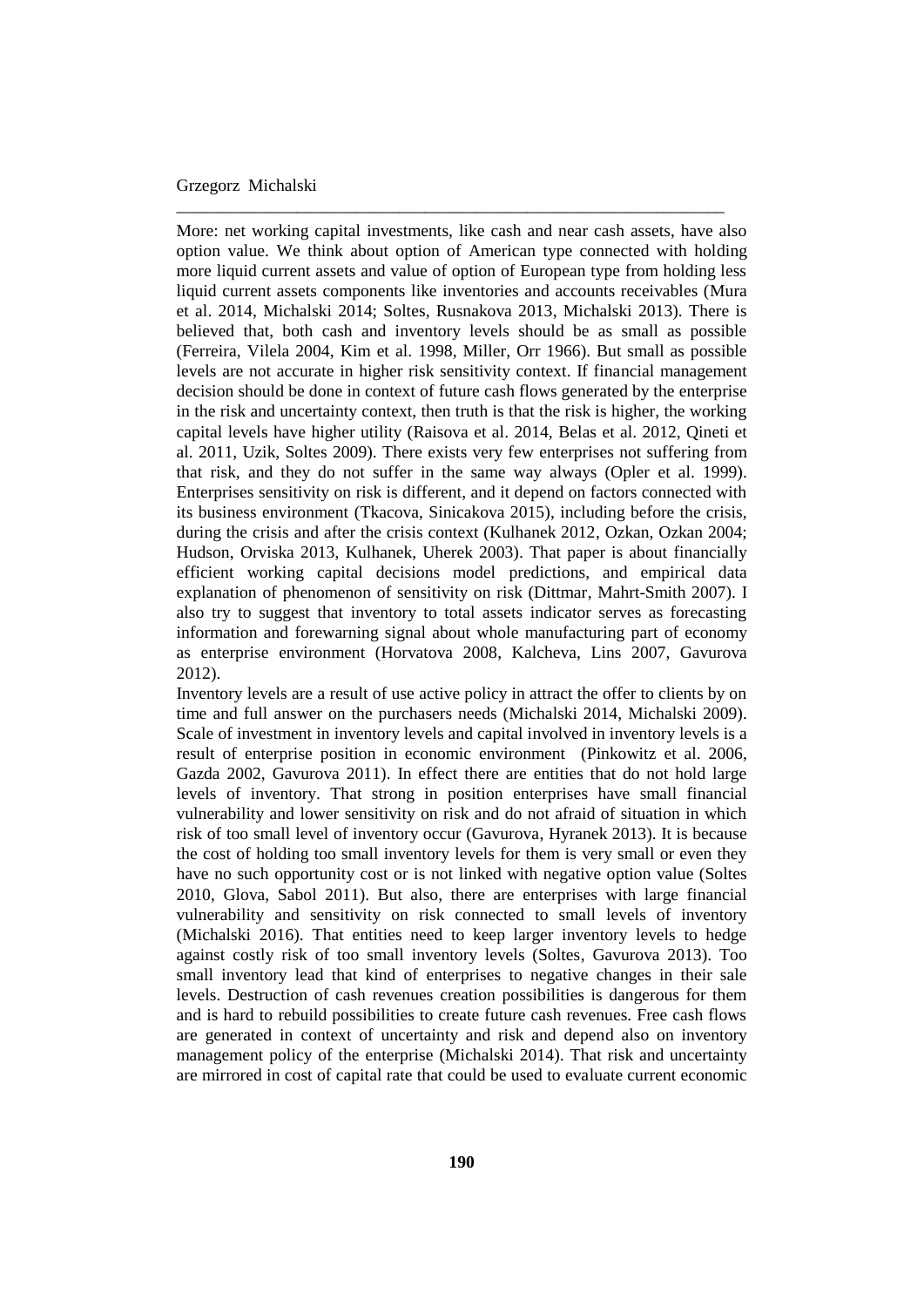Risk Pressure and Inventories Levels. Influence of Risk Sensitivity on Working Capital Levels

\_\_\_\_\_\_\_\_\_\_\_\_\_\_\_\_\_\_\_\_\_\_\_\_\_\_\_\_\_\_\_\_\_\_\_\_\_\_\_\_\_\_\_\_\_\_\_\_\_\_\_\_\_\_\_\_\_\_

value of future free cash flows. The enterprise keeps larger levels of inventory, and does that, because its managing team has presumption that effect of that action will be enterprise value building factor. Strategic decision about level of investment in capital tied in inventory levels is made in context of all advantages and all disadvantages.

$$
\Delta V = \Delta V_{TZ} + \Delta V_{BZ} = \Delta FF_{0(ZZ)} + \frac{\Delta FF_{1..\infty(ZZ)}}{C_{(TZ)}} + \Delta FF_{0(BZ)} + \frac{\Delta FF_{1..\infty(BZ)}}{C_{(BZ)}}
$$
(1)

where:  $\Delta V$  = enterprise value growth,  $\Delta FF$  = free cash flows increase or decrease (could be positive when increase or negative when decrease).  $C = \text{cost of money or}$ rate of cost of capital financing of the enterprise, indices:  $BZ =$  to small inventory levels consequences,  $TZ =$  consequences of holding of inventory levels.

Depending on individual enterprise situation their individual financial vulnerability and sensitivity on risk, consequences in keeping higher levels of working capital depend on risk sensitivity reported by Financially efficient working capital decisions model predictions.

### **2. Model and data**

The INV/TA, inventory to total assets in manufacturing enterprises could serves as forewarning indicator about general economic condition of manufacturing part of real economy.

General maximizing value of the enterprise equation for inventory Wilson based model is presented below  $(2)$ .  $(3)$ .  $(4)$  and  $(5)$ :

$$
\Delta V = \left( -\left[\frac{\varrho}{2} + L_{\text{INV}L} \right] \times \nu - \frac{\left[\frac{P \times K_{\text{sup}}}{Q} + \left(\frac{\varrho}{2} + L_{\text{INV}L}\right) \times \nu \times C_{\text{nf}}\right] \times TAXS}{CoC} \right) \tag{2}
$$

$$
\left(-\left[\frac{\varrho}{2} + L_{\text{INVL}}\right] \times \nu - \frac{\left[\frac{P \times K_{\text{sup}}}{Q} + \left(\frac{\varrho}{2} + L_{\text{INVL}}\right) \times \nu \times C_{\text{nf}}\right] \times TANS}{CoC}\right) = 0
$$
\n(3)

$$
-\frac{v}{2} + \frac{P \times K_{\text{sup}} \times TAXS}{Q^2 \times CoC} - \frac{v \times C_{nf} \times TAXS}{2 \times CoC} = 0
$$
\n(4)

$$
Q^{2} = \frac{2 \times P \times K_{\text{sup}} \times TAXS}{v \times (CoC + C_{nf} \times TAXS)} = VBEOQ^{2}
$$
\n(5)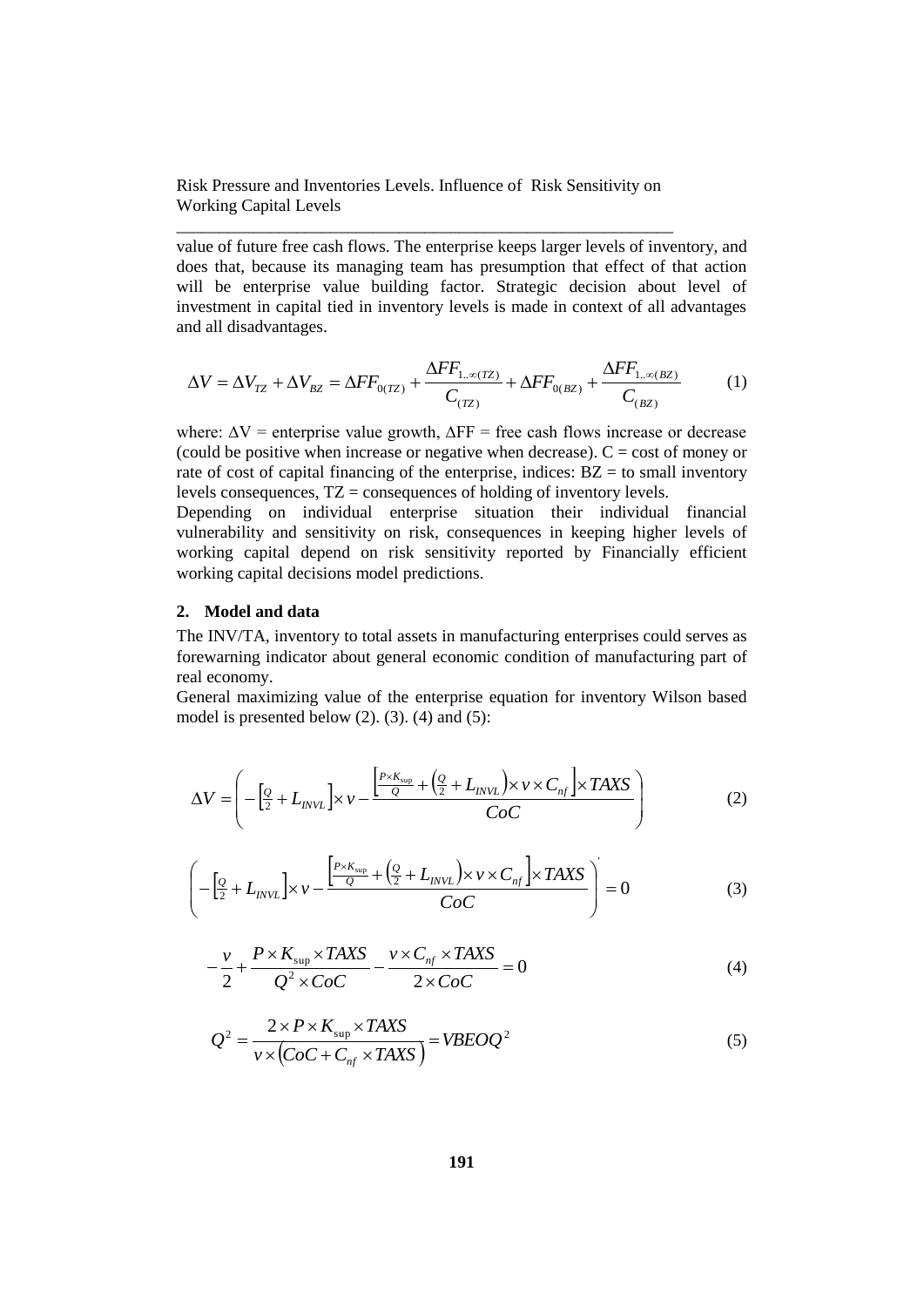where:

$$
L_{\text{INV}L} = \left(-2 \times SD^2 \times \ln \frac{C_{\text{INV}} \times Q \times SD \times \nu \times \sqrt{2\Pi}}{P \times K_{\text{loi}}}\right)^{0.5}
$$
(6)

\_\_\_\_\_\_\_\_\_\_\_\_\_\_\_\_\_\_\_\_\_\_\_\_\_\_\_\_\_\_\_\_\_\_\_\_\_\_\_\_\_\_\_\_\_\_\_\_\_\_\_\_\_\_\_\_\_\_\_\_\_\_\_\_

where: *SD* - standard deviation of consumption of stocks,  $K_{\text{loi}}$  - the cost of the lack of inventory, the cost of the lack of inventory  $(K_{\text{loi}})$  includes also alternative costs of short of speculative inventory levels, *CINV* - the cost of maintaining inventory (the percentage) and *v* - unit cost [price] ordered stocks). *Q* - order quantity; *P* demand for the product/inventory in period (year, month); *Ksup* - cost per order;  $C_{inv}$  - holding cost factor ( $C_{inv} = CoC + C_{nf}$ ); and *v* - purchase cost per unit.

Risk sensitivity stimulates the cost of the lack of inventory and in effect, risk sensitivity is responsible for grooving levels of inventory.

Each enterprise tries to suit its inventory levels to its business environment. Individual risk sensitivity is a result of entity answer on changes in its internal economic health but also is response on general economic changes. Here we present inventory to total assets indicator in enterprises reported in Amadeus database.

**Figure 1. The relationship between inventory and total assets (INV/TA) in enterprises before the crisis (2004-2006). during the crisis (2007-2009) and after the crisis (2010-2013) period.**



Source: own study based on data from 4525 enterprises reported in Database Amadeus product of Bureau van Dijk, [date: 2015 MAR 2]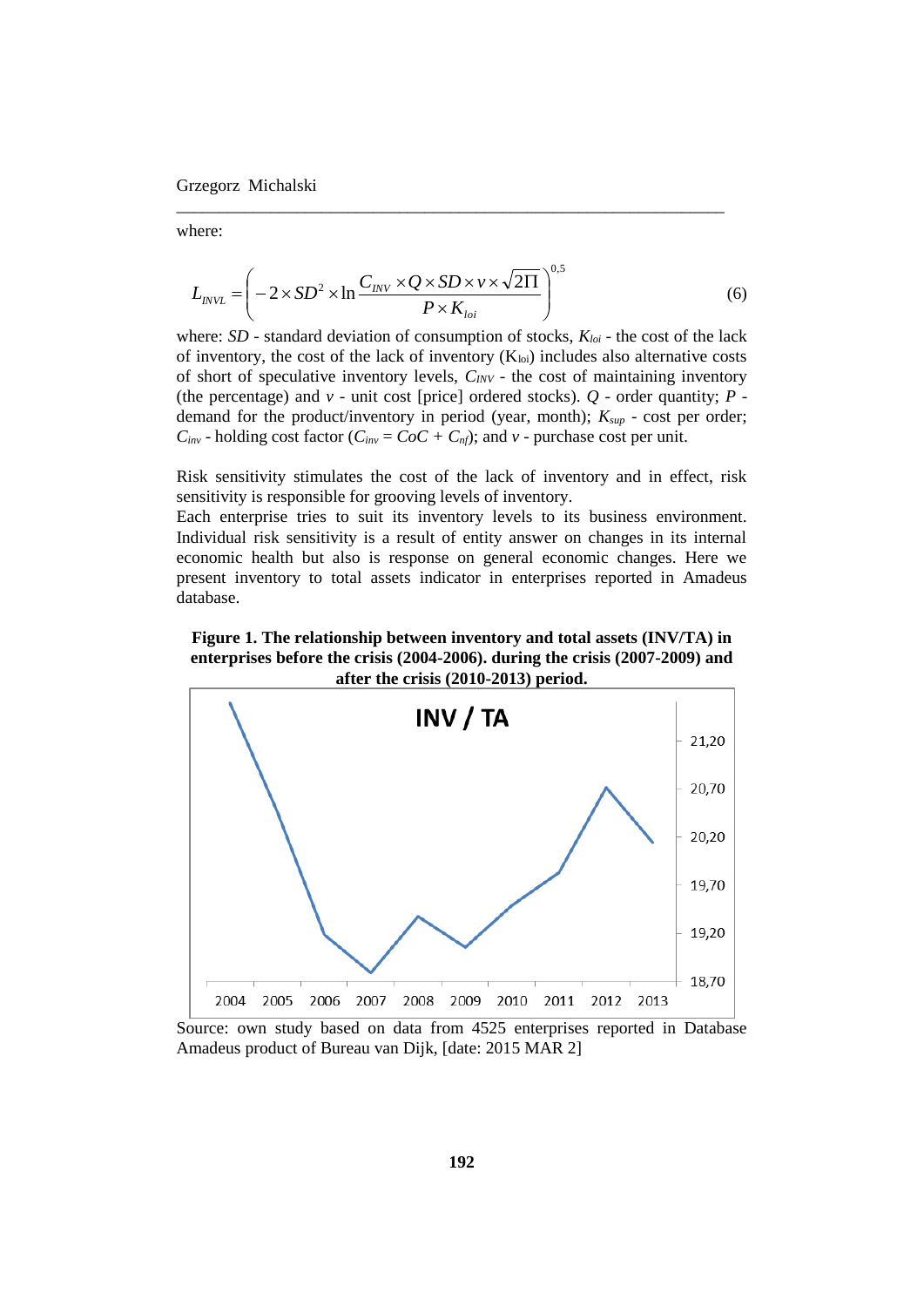Risk Pressure and Inventories Levels. Influence of Risk Sensitivity on Working Capital Levels

\_\_\_\_\_\_\_\_\_\_\_\_\_\_\_\_\_\_\_\_\_\_\_\_\_\_\_\_\_\_\_\_\_\_\_\_\_\_\_\_\_\_\_\_\_\_\_\_\_\_\_\_\_\_\_\_\_\_

That results are presented in three business environment conditions: 2002 - 2006 period, named by us as "before the crisis", 2007-2009 "during the crisis", and 2010-2013 "after the crisis". Empirical data is in correspondence with our projections derived from theory based on financially efficient working capital decisions model. Financially efficient working capital decisions model was presented by Michalski (Michalski 2016, Michalski 2013). That is useful to describe expected relationship of inventory levels and total assets (INV/TA) and it depends on enterprise individual risk sensitivity level. Zietlow and Michalski (Zietlow, Michalski 2012) presented such sensitivity on risk relation on Polish nonprofit organizations (comp. with Vacekova, Svidronova 2014, Svidronova 2013). In that paper the relation of risk sensitivity with inventory levels is presented for general population of entities reported in Amadeus database, which have unbroken 10 years reports about their inventories and total assets. We started with collection of over 2960000 enterprises that operate in Romania, next we have reduced that group to population of 4525 manufacturing enterprises that operate with use of full operating cycle during production. Such enterprises report both inventory and total assets levels in each year from the 2004 – 2013 period. In the context of risk sensitivity, the growth of risk sensitivity is a basis for increase of relation between inventories and total assets (INV/TA).

**Table 1. The relationship between inventory and total assets (INV/TA) in enterprises that use full operating cycle before the crisis (2004-2006). during the crisis (2007-2009) and after the crisis (2010-2013) period.**

| $\lceil \frac{9}{6} \rceil$   |       |  | 2013   2012   2011   2010   2009 |  |                                                       | 2008 | 2007 | 2006 | 2005                                                                          | 2004  |
|-------------------------------|-------|--|----------------------------------|--|-------------------------------------------------------|------|------|------|-------------------------------------------------------------------------------|-------|
| <b>MEAN</b> (INV/TA)          |       |  |                                  |  |                                                       |      |      |      | 20.15   20.71   19.84   19.49   19.06   19.38   18.79   19.18   20.46   21.59 |       |
| SD (INV/TA)                   | 16.05 |  |                                  |  | 15.98   15.41   15.00   14.89   14.93   14.49   14.74 |      |      |      | 15.61                                                                         | 16.78 |
| $MEDIAN (INV/TA)$ 16.43 16.98 |       |  |                                  |  |                                                       |      |      |      | 16.08   16.17   15.49   15.93   15.48   15.82   17.07                         | 17.98 |

Source: own study based on data from 4525 Romanian enterprises reported in

Database Amadeus product of Bureau van Dijk, [date: 2015 MAR 2]

In crisis context, according to financially efficient working capital decisions model predictions, that relationship could be treated as an forewarning information of increasing probability of danger of financial difficulties in manufacturing branch. We expected that growing values of inventories levels to total assets (INV/TA) relationship is seen even earlier, before other economic indicators are a pretty decent. Figure 1 together with table 1 present relationship of average inventory levels to total assets (INV/TA) for data collected from enterprises reported in Amadeus database.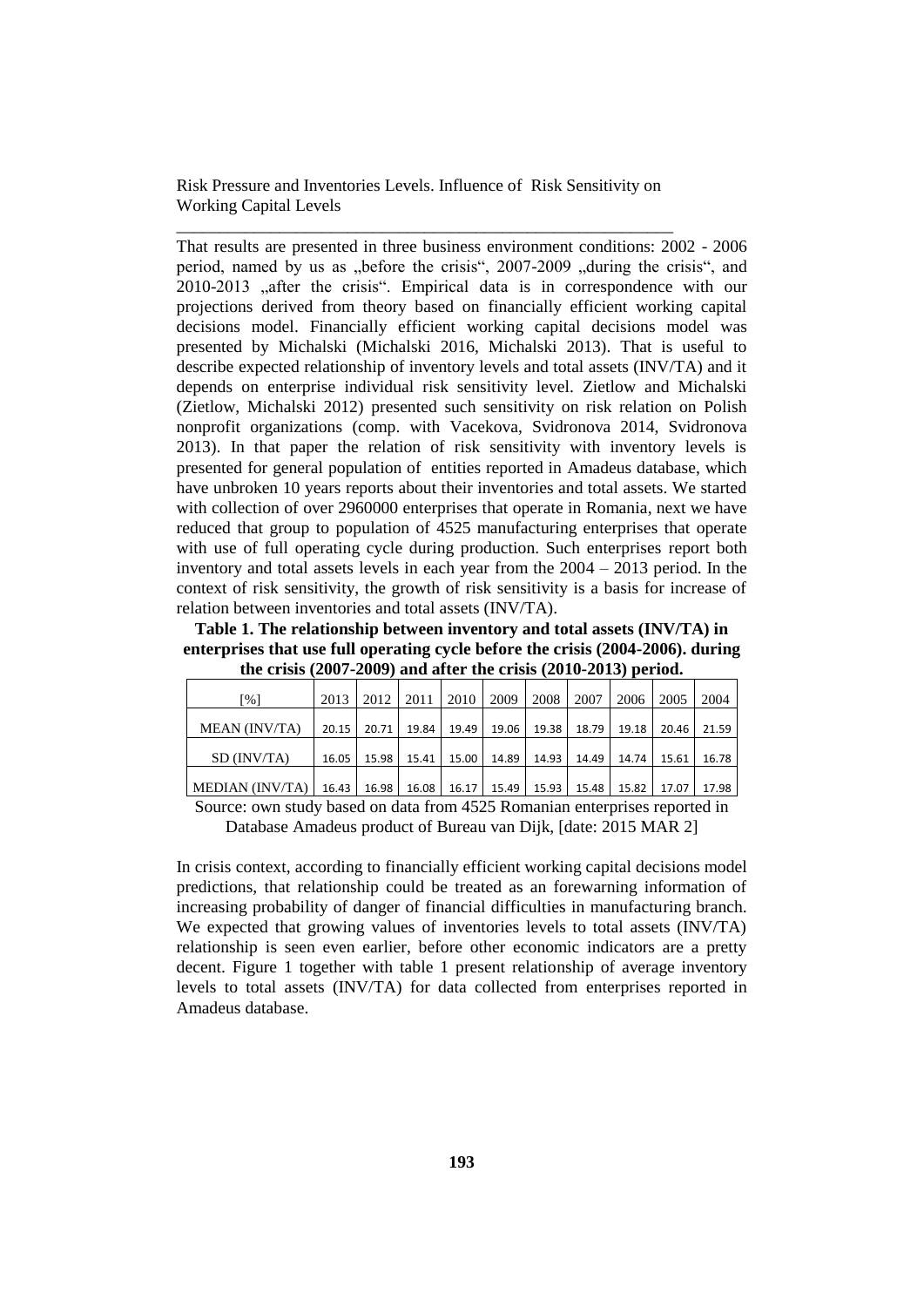#### **3. Conclusions**

Presented data from enterprises is with one accord with Financially efficient working capital decisions model predictions. Forecasting of the Financially efficient working capital decisions model is useful for make quick judgments about current and future condition of the general population of enterprises, that population risk sensitivity and as global effect of that. There is possible to guess future condition of the whole manufacturing part of economy as well. Next research should be concentrated on future control of overall fit of the Financially efficient working capital decisions model and its predictions in after the crisis conditions, cross the countries and cross the sectors research, that could answer how the risk sensitivity characterize the enterprises from various business branches, and various countries.

\_\_\_\_\_\_\_\_\_\_\_\_\_\_\_\_\_\_\_\_\_\_\_\_\_\_\_\_\_\_\_\_\_\_\_\_\_\_\_\_\_\_\_\_\_\_\_\_\_\_\_\_\_\_\_\_\_\_\_\_\_\_\_\_

**ACKNOWLEDGEMENTS:** *The presented work and results is part of monothematic cycle realized as part of grant titled: Cash management in small and medium enterprises that use full operating cycle. This work was supported by Narodowe Centrum Nauki (National Science Centre, Poland). The research is financed from the Polish science budget resources in the years 2015–2018 as the research project financed by National Science Centre granted according decision nr DEC-2014/13/B/HS4/00192 (project number: 2014/13/B/HS4/00192).*

#### **REFERENCES**

- [1] **Bates, T., Kahle, K., Stulz, R. (2009),** *Why Do US Enterprises Hold so Much More Cash than they Used to?; The Journal of Finance*, 64, 1985- 2021;
- [2] **Belas, J., Cipovova, E., Novak, P., Polach, J. (2009),** *Impacts of the Foundation Internal Ratings Based Approach Usage on Financial Performance of Commercial Bank; E & M Ekonomie a Management*, 15(3), 142-155;
- [3] **Dittmar, A., Mahrt-Smith, J. (2007);** *Corporate Governance and the Value of Cash Holdings; Journal of Financial Economics*, 83, 599-634;
- [4] **Faulkender, M., Wang, R. (2006),** *Corporate Financial Policy and the Value of Cash; Journal of Finance*, 61**,** 1957-1990;
- [5] **Ferreira, M., Vilela, A. (2004),** *Why Do Enterprises Hold Cash? Evidence from EMU Countries; European Financial Management*, 10, 295-319;
- [6] **Gavurova B. (2012)***, Source Identification of Potential Malfunction of Balanced Scorecard System and Its Influence on System Function; E + M Ekonomie a management*, 15(3), 76-90;
- [7] **Gavurova, B. (2011),** *System Balanced Scorecard v podnikovom riadení. (The Balanced Scorecard System in Enterprise Management), Ekonomicky casopis*, 59(2), 163-177;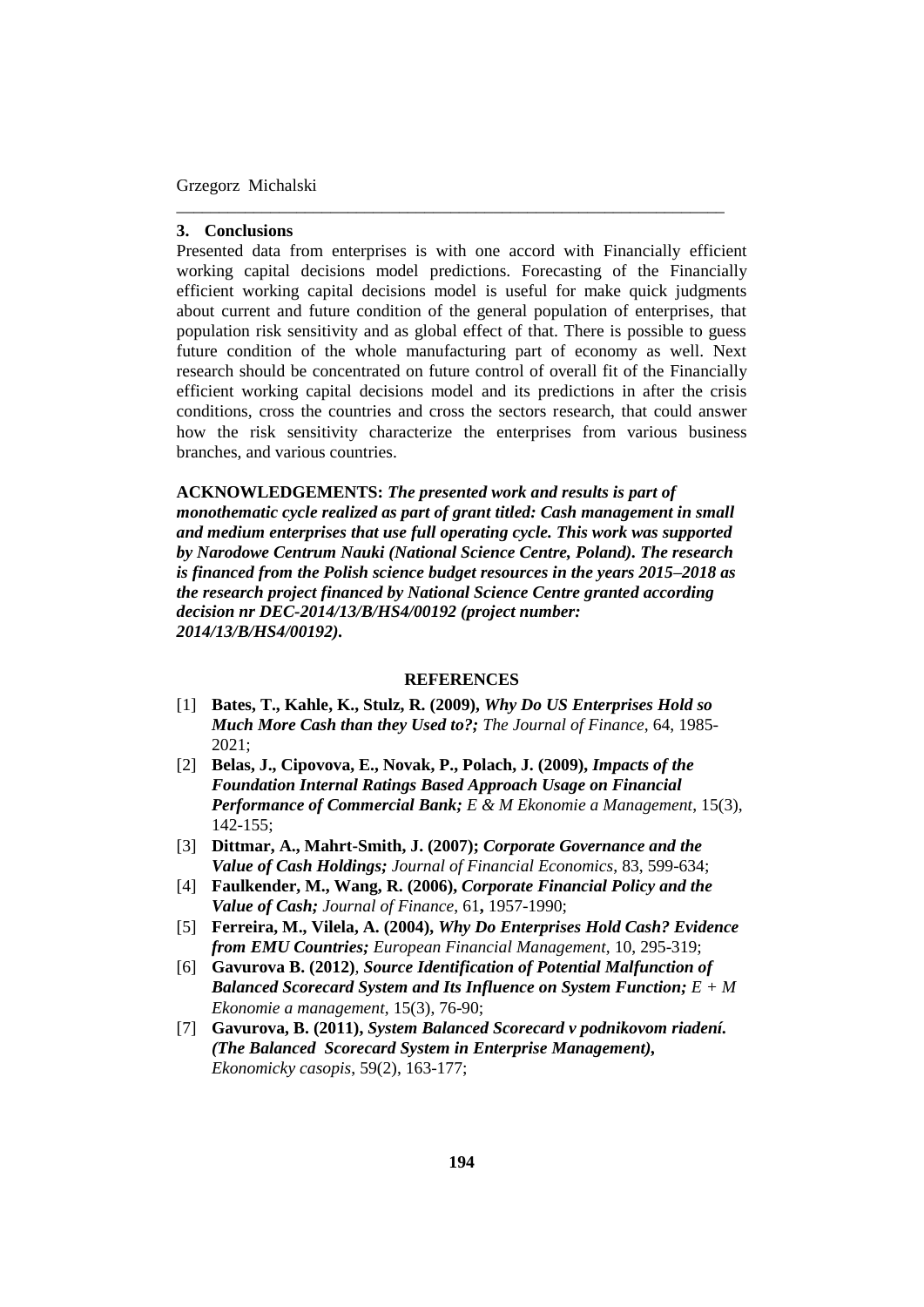Risk Pressure and Inventories Levels. Influence of Risk Sensitivity on Working Capital Levels

\_\_\_\_\_\_\_\_\_\_\_\_\_\_\_\_\_\_\_\_\_\_\_\_\_\_\_\_\_\_\_\_\_\_\_\_\_\_\_\_\_\_\_\_\_\_\_\_\_\_\_\_\_\_\_\_\_\_

- [8] **Gavurova, B., Hyranek, E. (2013),** *Determinants of Day Health Care Development in Slovakia; Ekonomicky casopis,* 61(2), 134-154;
- [9] **Gazda, V. (2002),** *Estimation of Beta Coefficients for CAPM Using Daily Time Series***;** *Ekonomicky Casopis*, 50(3), 489-511;
- [10] **Glova, J., Sabol, T. (2011),** *Analysis of Bonds with Embedded Options; E & M Ekonomie a Management*, 14(3), 77-86;
- [11] **Horvatova, E. (2008),** *Capital Adequacy Conception of Banks and Investments Enterprises in Conditions of European Union***;** *Ekonomicky Casopis*, 56(6), 582-597;
- [12] **Hudson, J., Orviska, M. (2013),** *Enterprises' Adoption of International Standards: One Size Fits all? Journal of Policy Modeling*, 35(2), 289-306;
- [13] **Kalcheva, I., Lins, K. (2007),** *International Evidence on Cash Holdings and Expected Managerial Agency Problems; Review of Financial Studies*, 20, 1087-1112;
- [14] **Kim, C., Mauer, D. and Sherman, A. (1998),** *The Determinants of Corporate Liquidity: Theory and Evidence; The Journal of Financial and Quantitative Analysis*, 33, 335-359;
- [15] **Kulhanek, L. (2012),** *The Relationship between Stock Markets and Gross Domestic Product in the Central and Eastern Europe. Proceedings of the 7th International Conference on Currency, Banking and International Finance - How Does Central and Eastern Europe Cope Up With The Global Financial Crisis?* Bratislava, 135-145;
- [16] **Kulhanek, L., Uherek, D. (2003),** *Globalization, Financial System and Equity Market Linkages in Transition Countries***.** *Ekonomska Istrazivanja*, 16(2), 55-67;
- [17] **Michalski, G. (2009),** *Inventory Management Optimization as Part of Operational Risk Management***.** *Economic Computation and Economic Cybernetics Studies and Research*, *ASE Publishing;* 43(4), 213-222;
- [18] **Michalski, G. (2016),** *Full Operating Cycle Influence on Food and Beverages Processing Firms Characteristics***.** *Agricultural Economics - Zemedelska Ekonomika*, 62;
- [19] **Michalski, G. (2013),** *Financial Consequences Linked with Investments in Current Assets: Polish Enterprises Case***.** *European Financial Systems 2013*; *10th International Conference on European Financial Systems 2013*, Brno, 213-220;
- [20] **Michalski, G. (2014),** *Value Maximizing Corporate Current Assets and Cash Management in Relation to Risk Sensitivity: Polish Firms Case. Economic Computation and Economic Cybernetics Studies and Research*; *ASE* Publishing; 48(1), 259-276;
- [21] **Miller, M., Orr, D. (1966),** *A Model of the Demand for Money by Enterprises. Quarterly Journal of Economics*, 80, 413–435;